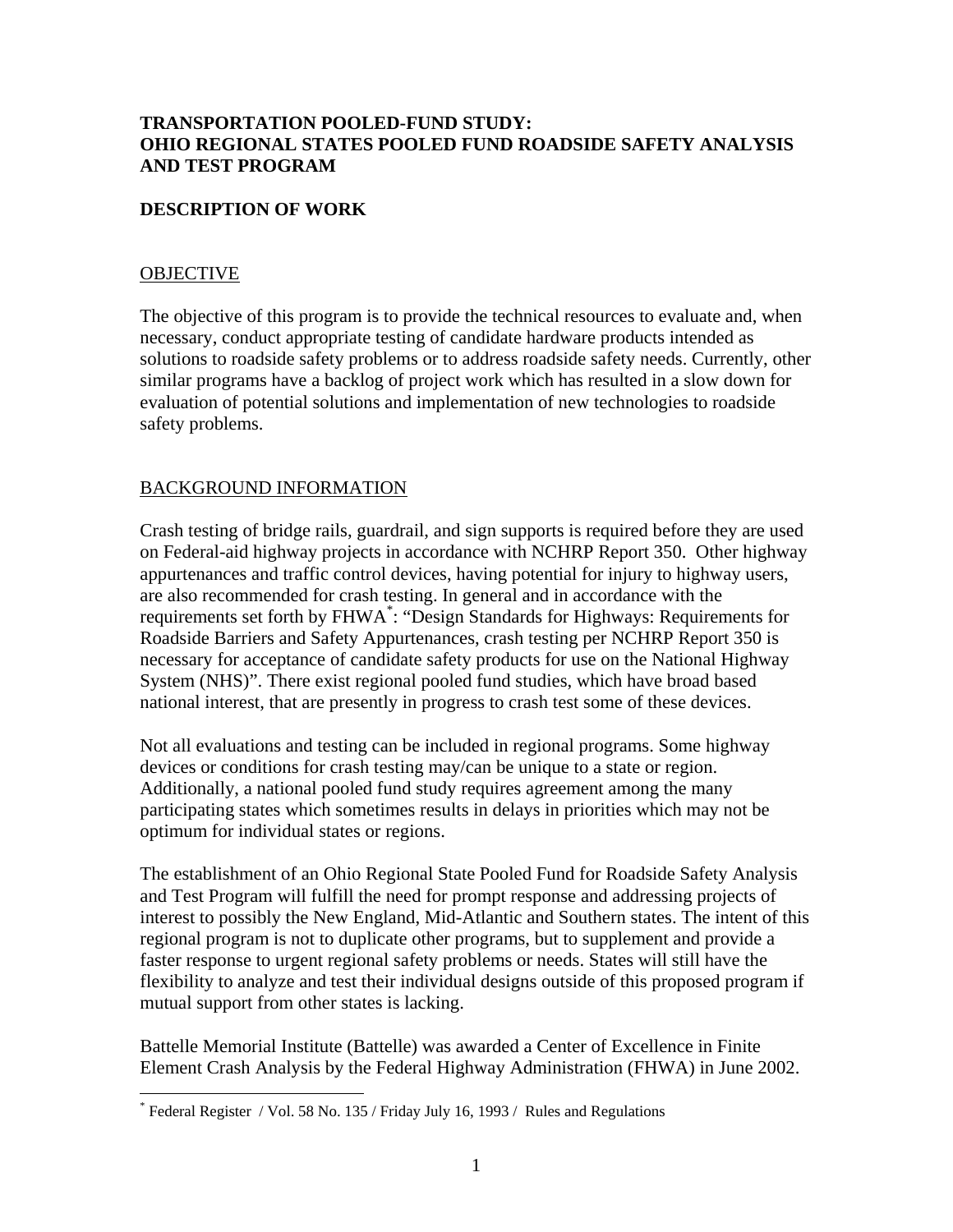The web site for the COE is www.roadsidesafetycoe.com. This award is based on proven ability to perform the required analysis and crash testing of roadside safety hardware that are potential solutions for roadside safety problems and needs. Recently completed projects by COE personnel that support these required capabilities include: "Evaluation and Design of ODOT s Type 5 Guardrail with Tubular Backup", State Job Number 134161; "Development of an NCHRP Report 350 TL-3 New Jersey Shape 50-inch Portable Concrete Barrier", State Job Number134162; "Enhanced Finite Element Analysis Model of the Single Unit Truck", TDFH61-03-X-00030, September 2005.

 There are currently 5 COE's located strategically throughout the U.S. to help state and local transportation agencies and manufacturers and vendors of roadside safety products address their needs in this technical area. Battelle has the necessary computational tools (software and hardware) and experienced staff (note the referenced projects above) to perform the level of analysis required to evaluate candidate solution strategies for roadside safety problems and needs. Additionally, Battelle is teamed with the Transportation Research Center (TRC) in East Liberty, Ohio to conduct full scale crash testing when required per NCHRP Report 350. TRC has a long history of testing of vehicles over a broad range of areas and has conducted NCHRP 350 type crash testing over the past 10 years. TRC has a unique capability to perform certain types of impact testing completely undercover and thus can avoid delays in conducting testing events due to inclement weather. This same facility can be used in other levels of NCHRP Report 350 type testing by using the completely covered vehicle launch/propulsion system to propel the vehicle to a target on an outdoors pad even in winter time because all set up of the vehicle and launch parameters can be done undercover and the target can be moved outdoors for test completion when a day or so break in the weather occurs. Additionally, TRC has expanded its testing area that includes an enlarged soil space for testing articles that need to be anchored/tested in soil (guardrail systems, cable barriers, etc.). This is particularly important and timely because the re-write of NCHRP Report 350 will cause many current roadside safety articles to be re-tested to satisfy new requirements and the burden on approved testing facilities and subsequent back up of testing activities could cause delay in use of roadside safety features on the NHS.

As it turns out, 3 of the 5 COE's, Texas Transportation Institute (Texas A&M), Midwest Roadside Safety Facility (U. of Nebraska) and Worcester Polytechnic Institute are university affiliated. Battelle is a non-profit research institute whose primary goal is to provide solutions to technical problems and assist when appropriate (government and industry) bring that technology to the marketplace. As such, Battelle, being somewhere between academia and industry, has a long and successful experience in the conduct of consortium types of projects (like the pooled funds arrangement) to help solve the consortium partners problems. Additionally, Battelle has access to the other 4 COE's and the FHWA sponsored National Crash Analysis Center (NCAC) to bring, when appropriate, existing knowledge and experience to the roadside safety technology area. The 5<sup>th</sup> COE resides with Applied Research Associates (ARA) in Sacramento, California. It is important to note that most significant research and development in the roadside safety area are being performed at the 5 COE's and NCAC so access to these resources is essential for timely and cost effective solutions for our partners problems and needs.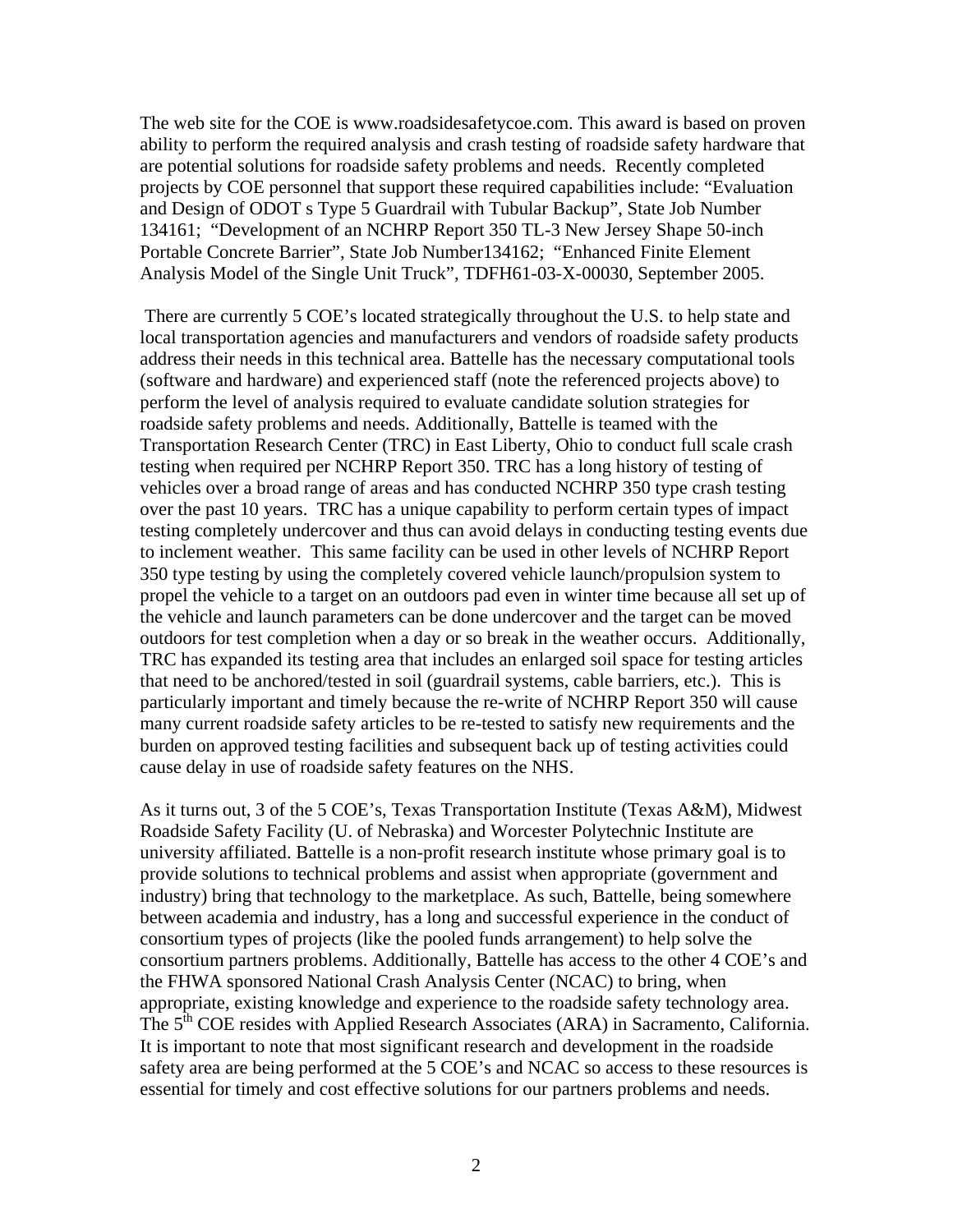## SCOPE OF WORK

In order to accomplish the objectives of this program, the following tasks will be conducted:

### **Task 1**

Work with the Lead Agency, the Ohio Department of Transportation (ODOT), and the FHWA Technical Liaison to finalize membership of participating states into this pooled funds program. Battelle has taken the lead in visiting states in the region to explain the objectives and strategies of the pooled funds program. The fact that Battelle is a Center of Excellence in Finite Element Crash Analysis (awarded by the FHWA) and that ODOT, together with the FHWA, have extensive experience with the pooled funds process brings together the necessary resources to create an effective and efficient pooled funds program in the roadside safety technology area.

# **Task 2**

Establish a Technical Advisory Committee (TAC). Each project partner will have the opportunity to have a technical expert serve on the TAC. The roles of the committee would include attending annual and/or semi-annual meetings/briefings wherein problem definitions and prioritization are performed, then subsequently review of program reports and annual reports, acceptance of project deliverables and final reports, and assisting in implementation activities. Battelle will be responsible for planning, coordinating and hosting the TAC meetings.

Battelle will be responsible for all contracts and/or subcontracts associated with work performed by organizations outside of the pooled funds members. For example, Transportation Research Center (TRC) in East Liberty, Ohio is Battelle's testing laboratory of choice and when crash testing is to be performed, Battelle will arrange for conduct of testing through the appropriate contracting mechanisms with this testing laboratory.

The TAC will develop the criteria to select and prioritize the pooled funds projects. The TAC will also determine the overall annual budget for the pooled funds, identify the contributions to be requested from the participating states and establish an annual work plan. The TAC will approve the scope of work for each project and requests for modification to scope when necessary.

Travel and communication expenses for project partners associated with participants of the TAC will be paid out of the project fees unless stated otherwise for an individual project.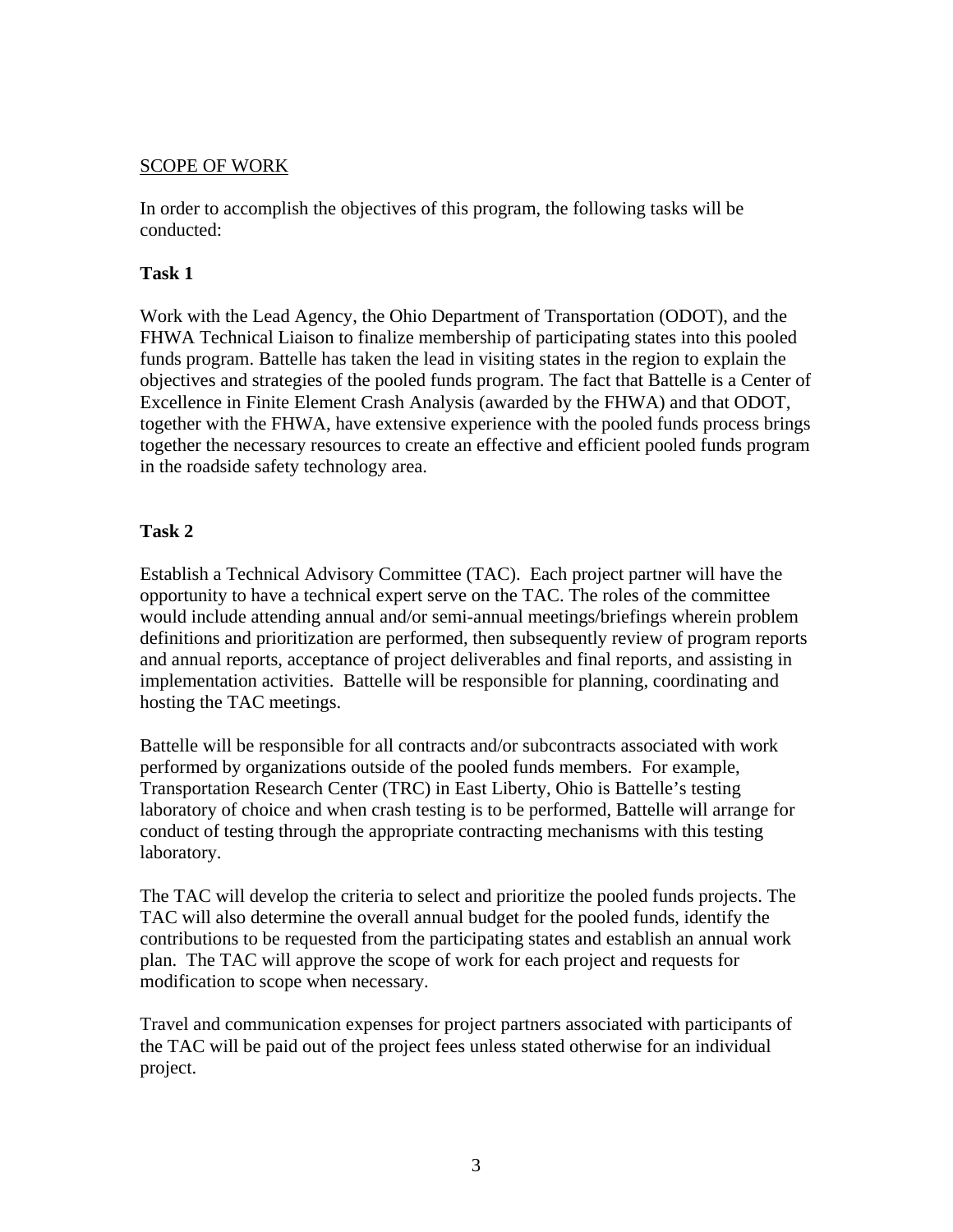#### **Task 3 – Reporting**

Quarterly Progress Reports- On a calendar quarter basis, Battelle will provide program status and progress reports. If necessary, the lead agency or the TAC may request that these repots be issued more frequently. These periodic reports are integral to successful communication with program partners about the progress of each project and to communication with the transportation community at large about research in progress. The progress reports will include project and funding status information and any preliminary findings. The investigator should also include a review of tasks completed on the previous quarter and a plan of tasks to be completed in the upcoming quarter. The report may include, at the request of the lead agency and the TAC members, an interactive information item for review of any concerns, issues, or problems arising as the project develops. All progress report information will be posted on the pooled fund program website and may be password protected if a project is of a confidential nature. Battelle will distribute the Quarterly Reports to ODOT and the TAC members.

Annual Report-An Annual Report will be made of each project on or about the yearly anniversary date of the programs initiation. This web-based report should include the information contained in the Quarterly Progress Reports, as well as expanded information on each project findings or conclusions and recommendations as projects are completed. The investigator is obligated to complete the project within the timeline prepared in the plan of work, unless granted an extension by the lead agency. The financial summaries related to the entire program as well as the individual projects will be included in the Annual Report.

Final Report and Summary-A final report of work progress, findings, and recommendations will be provided for each project. An executive summary will accompany each final report. The summary may be in a format proposed by the lead agency, e.g., short multi-page report, flyer, etc., but should always provide concise and useful information on the study and provide direction on how readers may easily gain access to the full report and to information on other individual deliverables. When appropriate, the final report should include: a discussion of the problem that was researched, review of current practices, in-depth review of the procedures and processes used to conduct the project, conclusions and recommendations, references, bibliography, and acknowledgements with a listing of TAC members for the project. The lead agency and the TAC members, consistent with the project plan of work, may request additional elements. All published reports will be included in the TRIS database and all active studies will be included in the RIS database.

# PROGRAM

The program (pooled funds program) is envisioned as being conducted on an annual or yearly basis as far as defining problem statements and prioritizing the conduct of projects. As noted previously, the TAC will meet on a semi-annual or annual basis to establish problem statements and prioritizing of projects. The intent of this program is to provide timely and cost effective solutions to identified projects. While it is not possible to know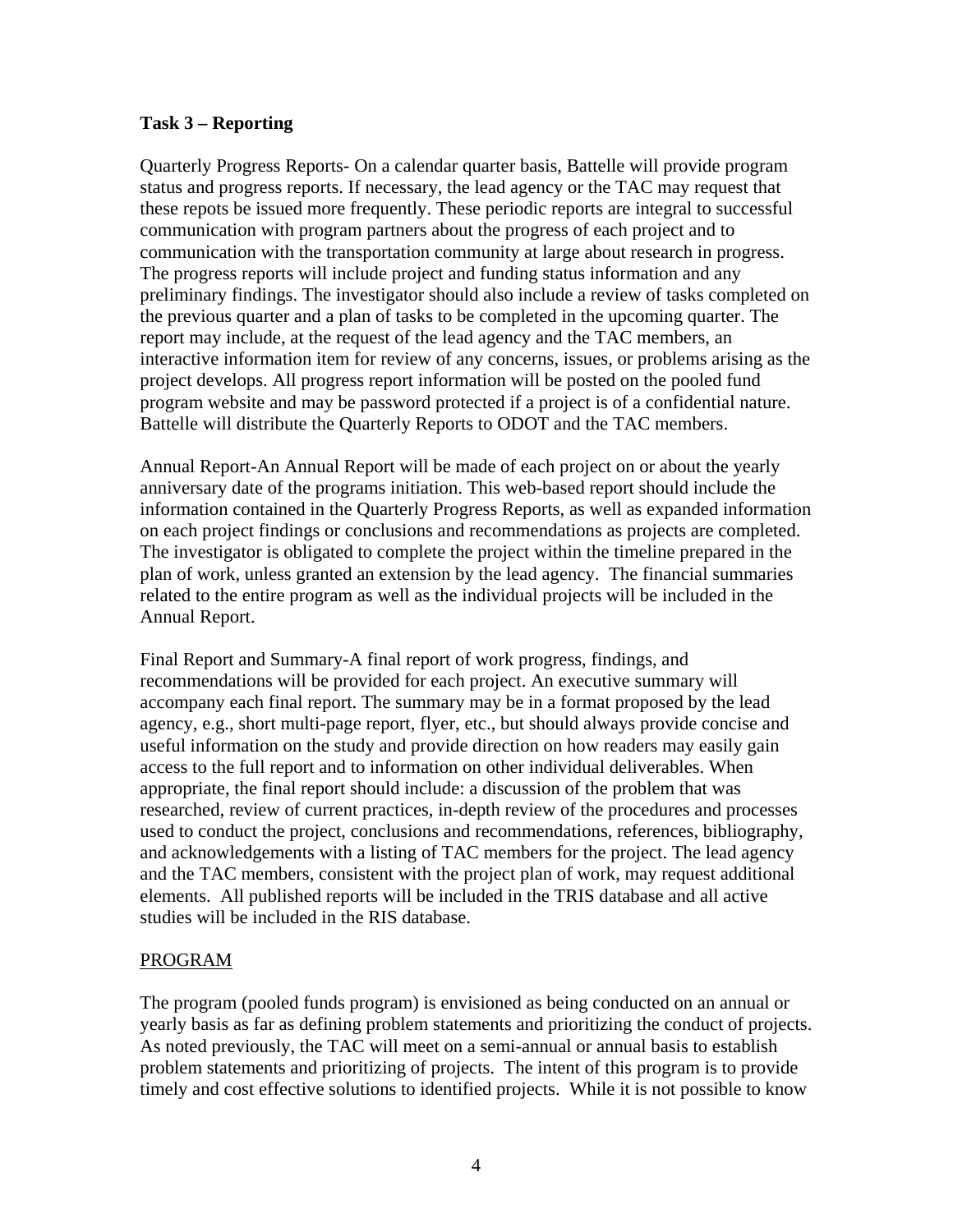the exact time period for project completion, we anticipate that typical solutions can be realized in a 12- to 18- month timeframe In this context, identification of projects that are significantly more difficult may need an extended timeframe for completion. These types of projects need to be carefully planned so that effective and efficient use of COE resources is achieved This strategy will provide the necessary project planning and management to handle the more difficult and complex problems and utilize the full resources of the 5 COE's and NCAC on an integrated basis.

It is also important to realize that there must be a limitation on the number of projects that are undertaken in any given period of time. Battelle has a long history of project/program management in the group program setting and is well aware of the pitfalls of "biting off more than it can chew", and will exercise sound management judgment in enlisting the program partners and projects, particularly during the initial few years of the program.

### BUDGET

The Technical Advisory Committee will establish the overall program of projects. An annual budget will be prepared and each participating state will be required to share in the agreed on budget and will sign a financial commitment form.

Sources of funds could/may include Federal-aid highway funds available to the states and other sources that may be made available. As agreed through the TAC, cost for each year's program will be shared by each and all of the participants.

It is also intended that the funds agreed to and committed by each of the participants is the total dollar amount required by each participant (states) per year. No additional funds will be solicited from any one or number of states in a given year or period.

Battelle/ODOT will comply with Federal audit requirements and its records will be available for review by the participating states and FHWA. All records relating to the performance of any work accomplished under this program will be retained for an agreed on period of time after payment.

For budgetary purposes, it is anticipated that the cost of a typical project, involving upfront engineering analyses (including finite element analysis when required) plus full scale crash testing, will be in the \$75,000 to \$150,000 range if the minimum number of crash tests is performed (viz., one). This estimate is based on the fact that a typical crash test costs somewhere between \$25,000 and \$35,000 depending on test specifics. Additionally, typical analysis costs are in the \$50,000 range, again depending on the degree of analysis required. With these cost estimates at hand, our (Battelle's) experience suggests that around 2 projects could be performed per year, at least during the first few years of the program. This also translates to an annual budget of about \$150,000 and that would be needed to support this level of project activity. Battelle has the facilities and personnel resources to carry out this level of project work on an annual basis.